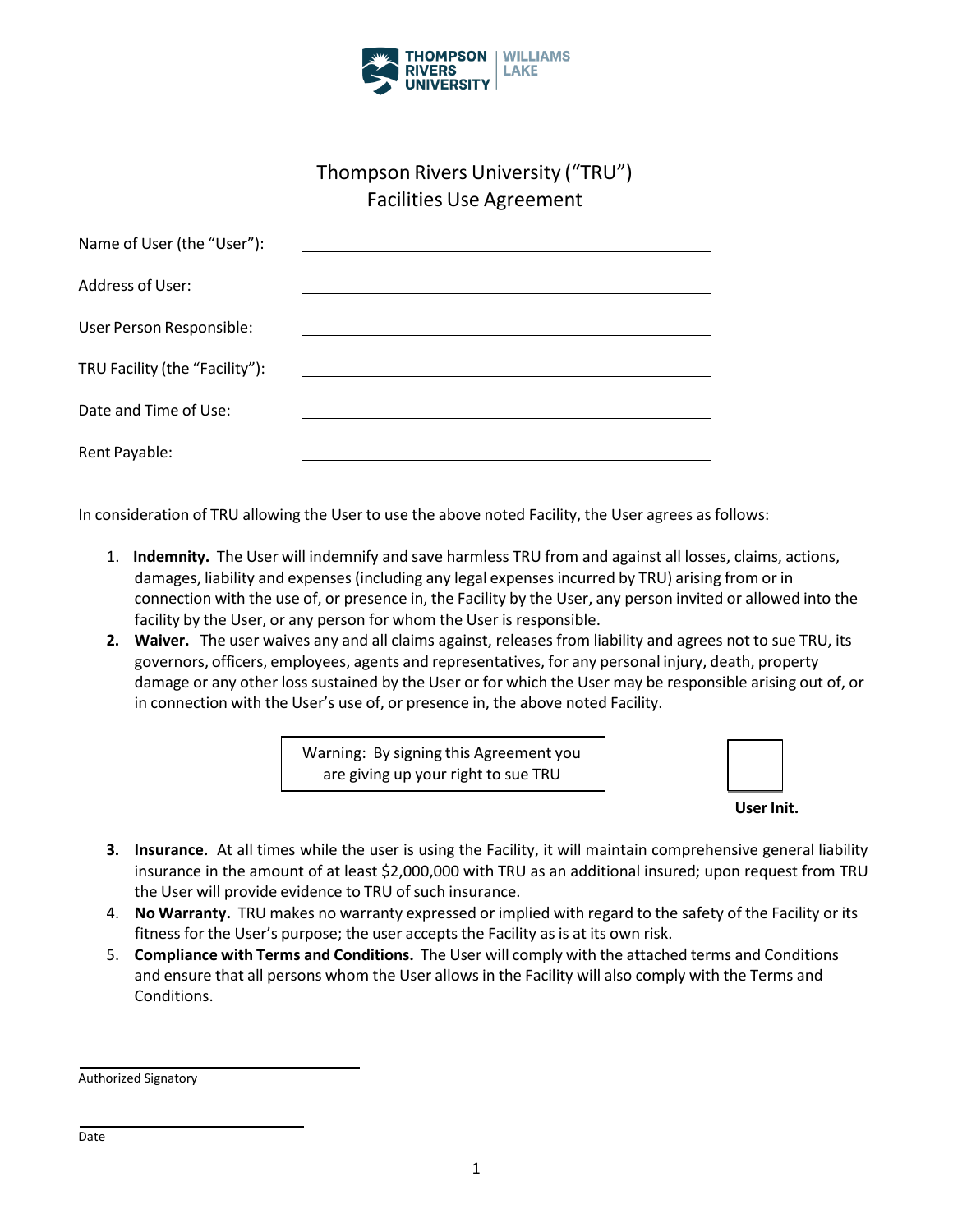

### Classroom/Field/Gymnasium/Meeting Rooms

Contact: TRU - Williams Lake 250-392-8000 wlmain@tru.ca

TRUWL recognizes that use of its facilities may provide additional opportunities for students, and that the use of university facilities by community groups may enhance their activities. Because of these mutual benefits, TRUWL believes in joint use arrangements with communities. It believes, also, that any use should not put the University in competition with private business and other organizations in providing facilities for commercial and private users. In arranging joint-use agreements, TRUWL recognizes the value of community involvement

Thank you for booking with TRUWL

# TRU FACILITY TERMS AND CONDITIONS

The group or organization booking (hereafter "User") shall

- 1. Assume full responsibility for adult supervision of the activity involved throughout the period of booking.
- 2. Ensure that all regulations are adhered to.
- 3. Supervise entrance and adjacent areas to ensure that unauthorized persons do not enter the building.
- 4. Ensure that participants remain within the confines of the area assigned to the group, remain within the schedule allocated, and vacate the premises promptly.
- 5. Enforce the TRU Smoking Policy Appendix "A" (attached).
- 6. No confetti (or like substance) be used on the premises. A  $$75$  clean up charge may be applied.
- 7. Audio Visual Equipment can be arranged through TRUWL or clients are permitted to arrange their own.
- 8. Users are restricted to the use of the facilities as stated on the application form. Tables and chairs will be provided only to the extent that such equipment is available at the University.
- 9. There is no liability expressed or implied on the part of the University as to the safety, suitability or condition of the premises rented. The user must accept the said premises at their own risk.
- 10. The user will be held responsible for any damage whether to persons or to property including the exterior of all school buildings, grounds, fields and fences. The University reserves the right to require the user to provide adequate insurance in a form satisfactory to the University.
- 11. The user must provide sufficient assistance to direct traffic, maintain order, and prevent unauthorized persons from entering rooms or hallways not authorized on the permit.
- 12. Classroom Rentals application for classroom rentals will be considered for meetings on the condition that nothing in the classroom is disturbed.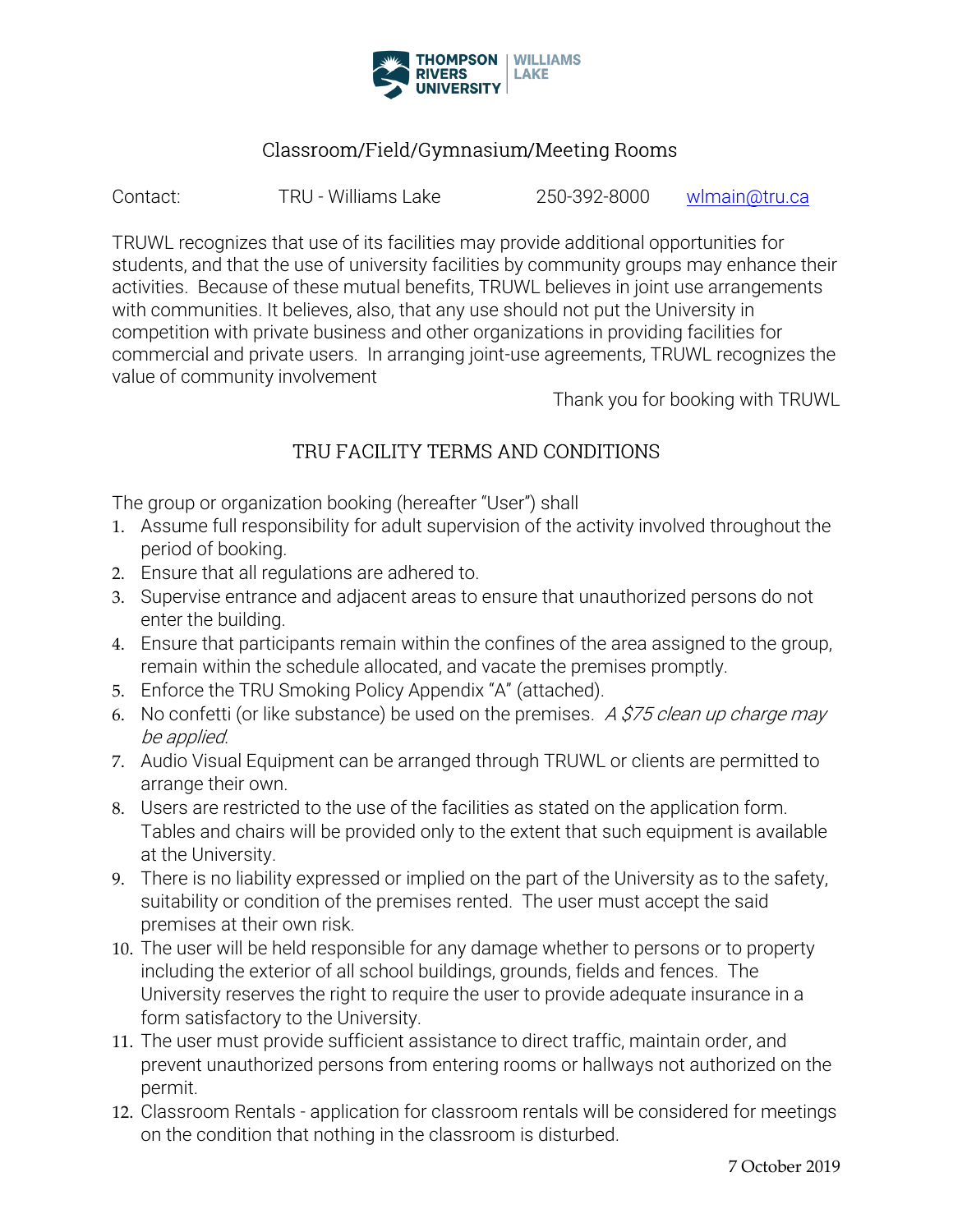

13. Consumption of Liquor - Consumption of alcoholic beverages will be permitted only in controlled situations and where all necessary permits have been obtained by the user. Alcohol, Cannabis and Tobacco Policy ADM 5-3. Please see <https://www.tru.ca/policy/allpolicy.html> for the latest policy and regulations.

14. Control and behaviour of persons occupying the premises is the responsibility of the user.

- 15. Use of Equipment The use of any university equipment will be at the discretion of the Executive Director of the University or the Campus Coordinator, who may specify equipment used, and an operator where applicable; additional charges may apply.
- 16. Janitorial Supplies and Equipment Users will not use or have access to janitorial supplies and equipment.
- 17. In the case of unforeseen circumstances, TRUWL reserves the right to substitute a comparable room.
- 18. TRUWL reserves the right to inspect & regulate all private parties, meetings & receptions.
- 19. Liability or damage to the premises will be charged accordingly and is the responsibility of the person booking the event.
- 20. Space for the event is booked only for the times indicated.
- 21. Set up & dismantle times, if required, are not included and should be specified at the time of booking.
- 22. If displays, exhibits or products are used, arrangements for their arrival, unloading &departure must be made through the Events Coordinator. Such displays, exhibits, or products are the responsibility of the exhibitor and TRUWL accepts no liability for the loss or damage of these displays.
- 23. TRUWL is not responsible for damages to or loss of any articles left prior to, during or following any function by the user or their guests.
- 24. TRUWL reserves the right to require security should situations warrant for either or both parties contracting said functions.
- 25. Additional costs will be assessed for utility requirements above and beyond the normal usage.
- 26. Keys issued by the University are for designated purposes only and are the property of the University. A refundable deposit is required.
- 27. Room rates as set out in Appendix "B" (attached).

 $\overline{a}$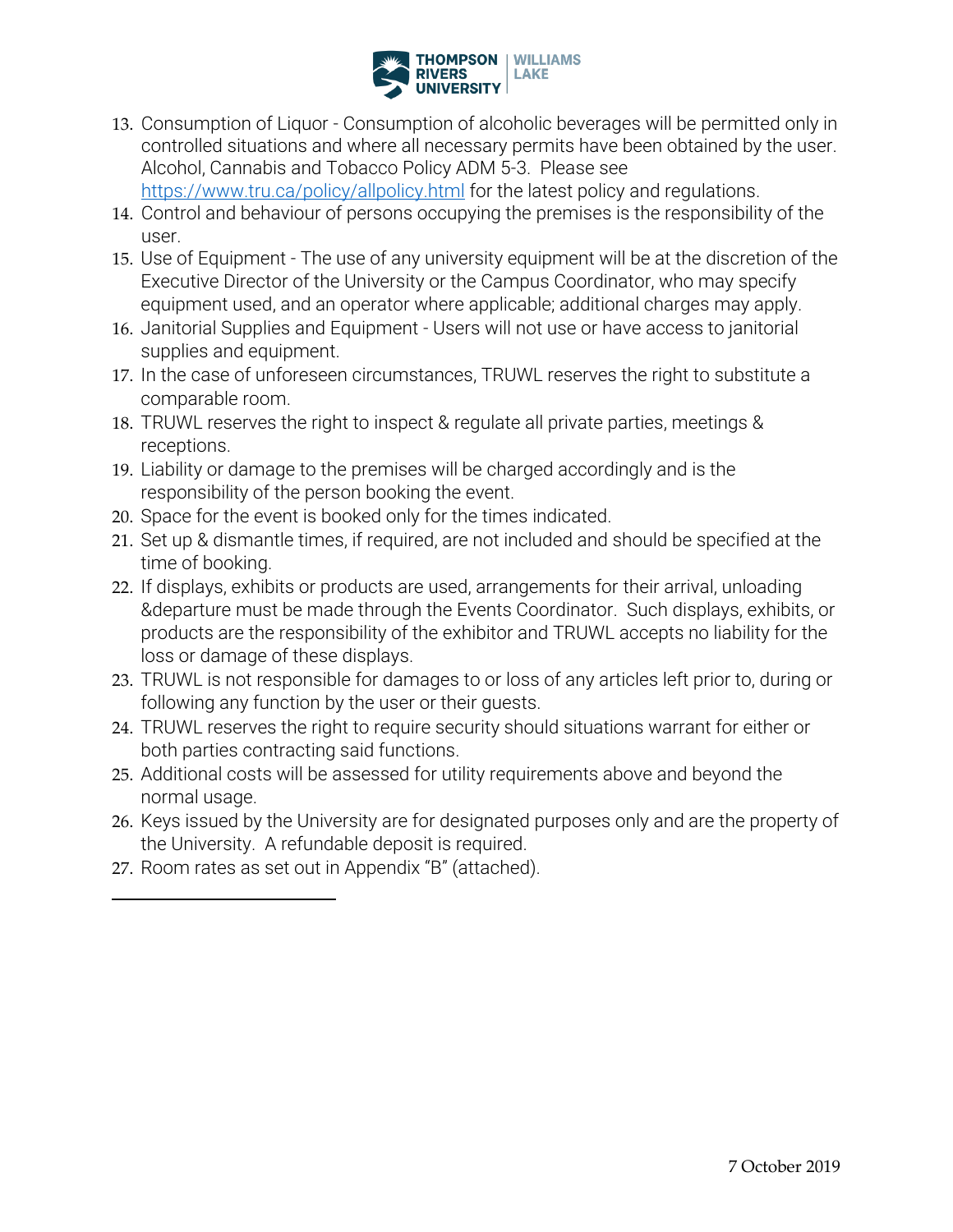

PAYMENT Invoicing is issued from the Kamloops campus and will follow your booking. Payment is due upon receipt of invoice. Accepted methods of payment: VISA, MasterCard, AMEX, Cash, or Cheques

#### Remittance should be made payable to:

TRU-Williams Lake 1250 Western Avenue Williams Lake BC V2G 1H7

#### CANCELLATION POLICY

- Cancellations should be made in writing 3 business days prior to event, by email to wlmain@tru.ca or by fax to 250-392-4984.
- Except for rental refunds, TRUWL assumes no responsibility whatsoever if last minute cancellations are caused by power failure, furnace failure, Fire Marshal's regulations or other cause beyond the control of the university.
- Failure to comply with rental regulations could result in immediate cancellation of the  $\bullet$  . rental. The rental may be revoked or cancelled at any time. In the event of such revocation or cancellation, there can be no claim or right to damages or reimbursement on account of any loss, damage or expense whatsoever.